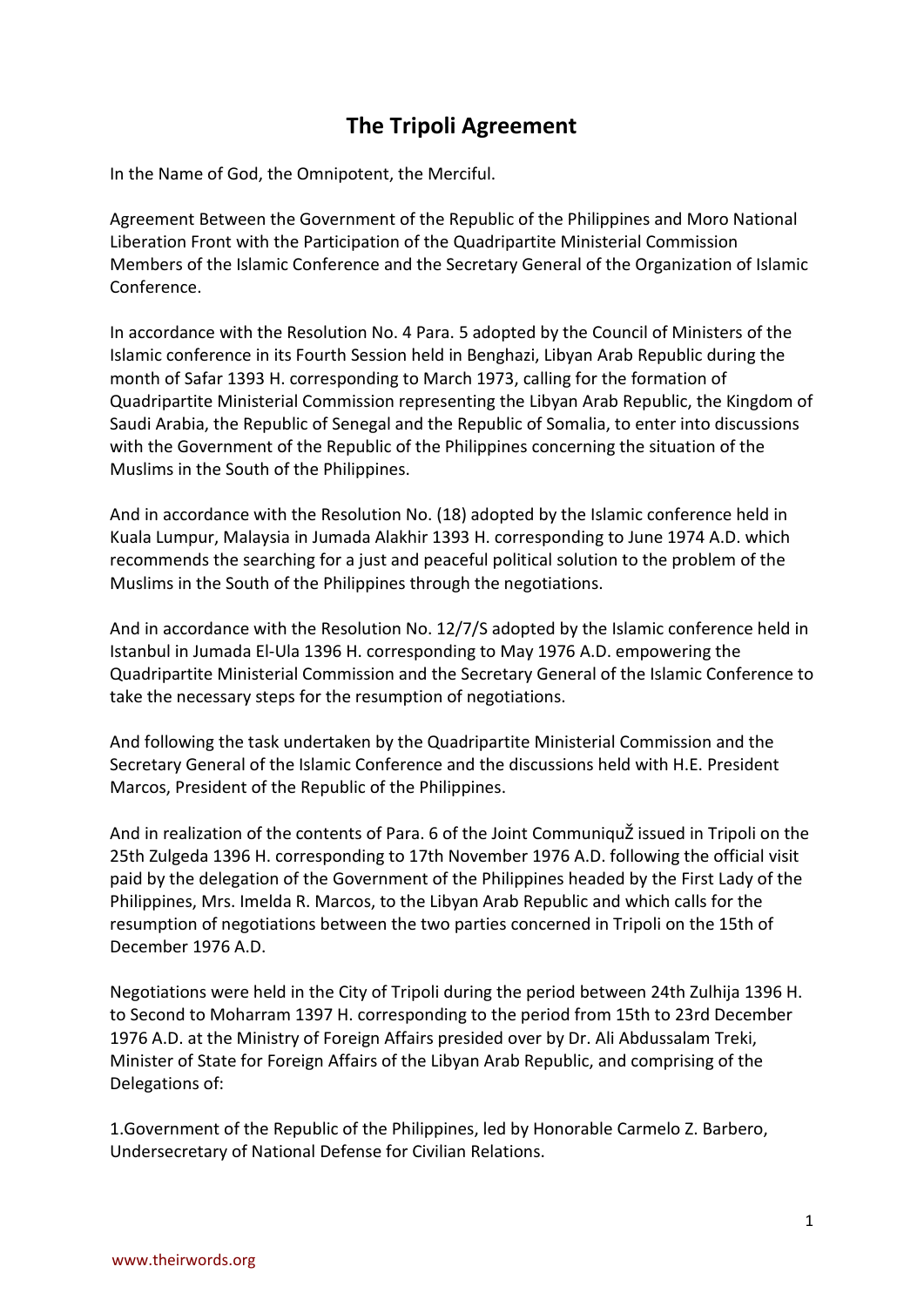2.Moro National Liberation Front, led by Mr. Nur Misuari Chief of the Front.

And with the participation of the representatives of the Quadripartite Ministerial Commission:

The Libyan Arab Republic - represented by Dr. Ali Abdussalam Treki, Minister of State for Foreign Affairs.

The Kingdom of Saudi Arabia - H.E. Salah Abdalla El-Fadl, Ambassador of the Kingdom of Saudi Arabia, Libyan Arab Republic.

The Republic of Senegal - Mr. Abubakar Othman Si, Representative of the Republic of Senegal and Charge d'Affairs of Senegal in Cairo.

Democratic Republic of Somalia, Libyan Arab Republic.

With the aid of H.E. Dr. Amadou Karim Gaye, Secretary General of the Organization of Islamic Conference, and a delegation from the Secretariat General of the Conference composed of Mr. Qasim Zuheri, Assistant Secretary General, and Mr. Aref Ben Musa, Director of Political Department.

During these negotiations which were marked by a spirit of conciliation and understanding, it has been agreed on the following:

First: The establishment of Autonomy in the Southern Philippines within the realm of the sovereignty and territorial integrity of the Republic of the Philippines.

Second: The areas of the autonomy for the Muslims in the Southern Philippines shall comprise the following:

- 1. Basilan
- 2.Sultan Kudarat
- 3. Sulu
- 4. Lanao del Norte
- 5. Tawi-tawi
- 6. Lanao del Sur
- 7. Zamboanga del Sur
- 8. Davao del Sur
- 9. Zamboanga del Norte
- 10. South Cotabato
- 11. North Cotabato
- 12. Palawan
- 13. Maguindanao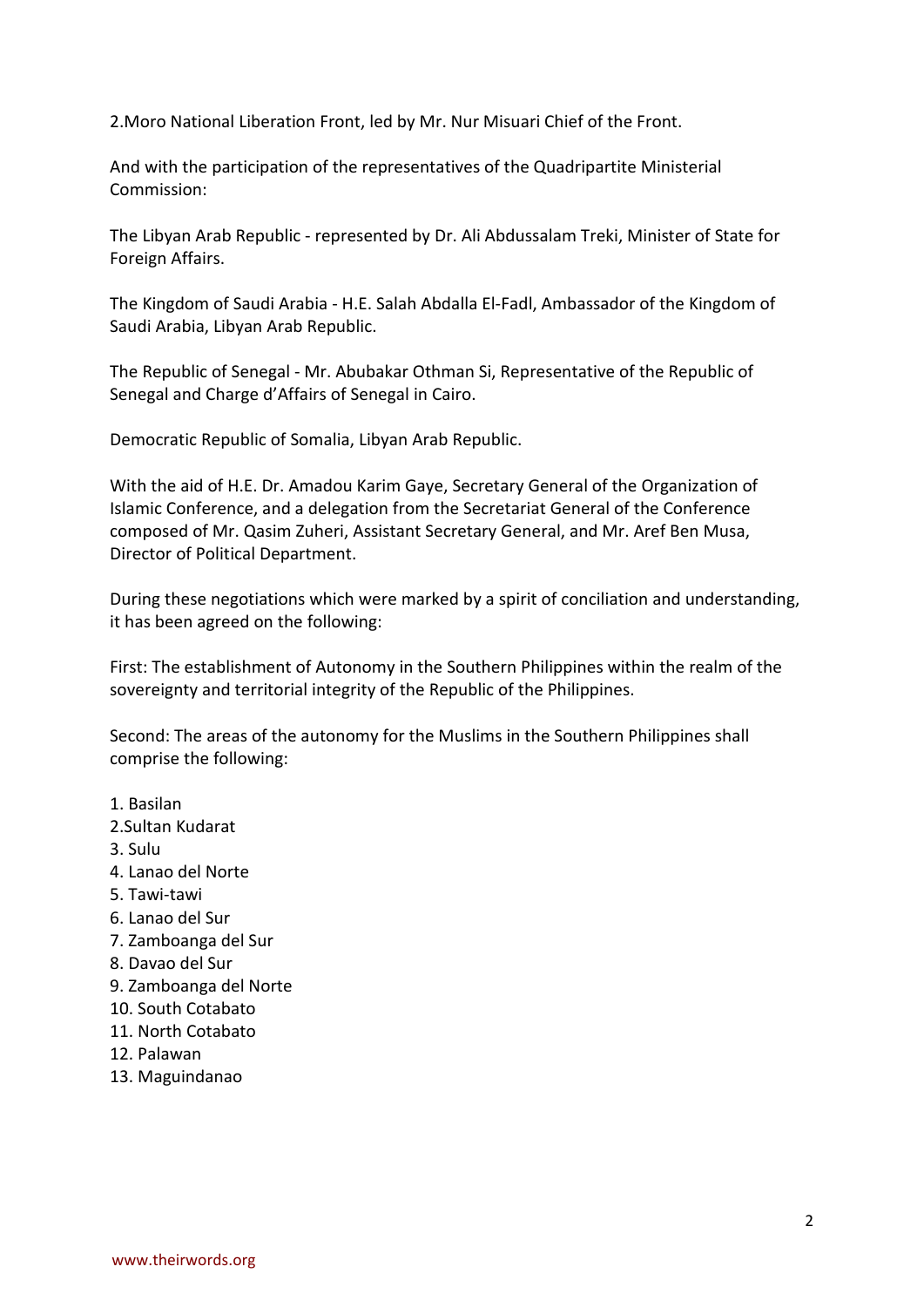## Third:

1.Foreign Policy shall be of the competence of the Central Government of the Philippines.

2.The National Defense Affairs shall be the concern of the Central Authority provided that the arrangements for the joining of the forces of the Moro National Liberation Front with the Philippine Armed Forces be discussed later.

3.In the areas of the autonomy, the Muslims shall have the right to set up their own Courts which implement the Islamic Shari'ah laws. The Muslims shall be represented in all Courts including the Supreme Court. The representation of the Muslims in the Supreme Court shall be upon the recommendation from the authorities of the Autonomy and the Supreme Court. Decrees will be issued by the President of the Republic of their appointments taking into consideration all

necessary qualifications of the candidates.

4.Authorities of the autonomy in the South of the Philippines shall have the right to set up schools, colleges and universities, provided that matters pertaining to the relationship between these educational and scientific organs and the general education system in the state shall be subject of discussion later on.

5.The Muslims shall have their own administrative system in compliance with the objectives of the autonomy and its institutions. The relationship between this administrative system and the Central administrative system to be discussed later.

6.The authorities of the autonomy in the South of the Philippines shall have their own economic and financial system. The relationship between this system and the Central economic and financial system of the State shall be discussed later.

7.The authorities of the autonomy in the South of the Philippines shall enjoy the right of representation and participation in the Central Government and in all other organs of the State. The number of representatives and ways of participation shall be fixed later.

8.Special Regional Security Forces are to be set up in the area of the Autonomy for the Muslims in the South of the Philippines. The relationship between these forces and the Central security forces shall be fixed later.

9.A Legislative Assembly and an Executive Council shall be formed in the areas of the Autonomy for the Muslims. The setting up of the Legislative Assembly shall be constituted through a direct election, and the formation of the Executive Council shall take place through appointments by the Legislative Assembly. A decree for their formation shall be enacted by the President of the Republic respectively. The number of members of each assembly shall be determined later on.

10.Mines and mineral resources fall within the competence of the Central Government, and a reasonable percentage deriving from the revenues of the mines and minerals be fixed for the benefit of the areas of the autonomy.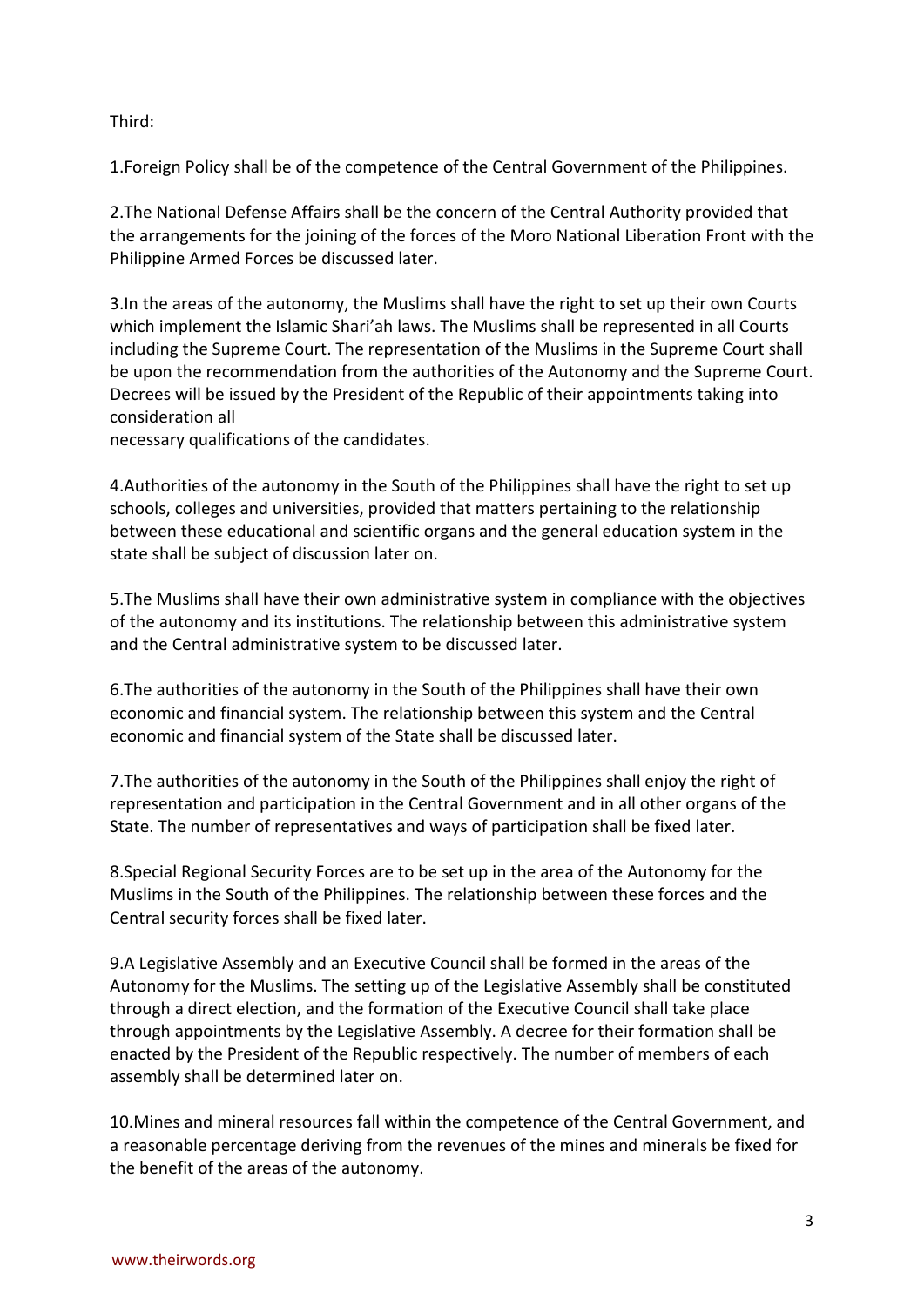11.A Mixed Committee shall be composed of representatives of the Central Government of the Republic of the Philippines and the representatives of the Moro National Liberation Front. The Mixed Committee shall meet in Tripoli during the period from the Fifth of February to a date not later than the Third of March 1977. The task of said Committee shall be charged to study in detail the points left for discussion in order to reach a solution thereof in conformity with the provisions of this agreement.

12.Cease-fire shall be declared immediately after the signature of this agreement, provided that its coming into effect should not exceed the 20th January 1977. A Joint Committee shall be composed of the two parties with the help of the Organization of the Islamic Conference represented by the Quadripartite Ministerial Commission to supervise the implementation of the cease-fire.

The said Joint Committee shall also be charged with supervising the following:

a.A complete amnesty in the areas of the autonomy and the renunciation of all legal claims and codes resulting from events which took place in the South of the Philippines.

b.The release of all the political prisoners who had relations with the events in the South of the Philippines.

c.The return of all refugees who have abandoned their areas in the South of the Philippines. d.To guarantee the freedom of movements and meetings.

13.A joint meeting be held in Jeddah during the first week of the month of March 1977 to initial what has been concluded by the Committee referred to in Para. 11.

14.The final agreement concerning the setting up of the autonomy referred to in the first and second paragraphs shall be signed in the City of Manila, Republic of the Philippines, between the Government of the Philippines and Moro National Liberation Front, and the Islamic Conference represented by the Quadripartite Ministerial Commission and the Secretary General of the Organization of Islamic Conference.

15.Immediately after the signature of the Agreement in Manila, a Provisional Government shall be established in the areas of the autonomy to be appointed by the President of the Philippines; and be charged with the task of preparing for the elections of the Legislative Assembly in the territories of the Autonomy; and administer the areas in accordance with the provisions of this agreement until a Government is formed by the elected Legislative Assembly.

16.The Government of the Philippines shall take all necessary constitutional processes for the implementation of the entire Agreement.

Fourth: This Agreement shall come into force with effect from the date of its signature.

Done in the City of Tripoli on 2nd Muharram 1397 H. corresponding to 23rd December 1976 A.D. in three original copies in Arabic, English, French languages, all equal in legal power.